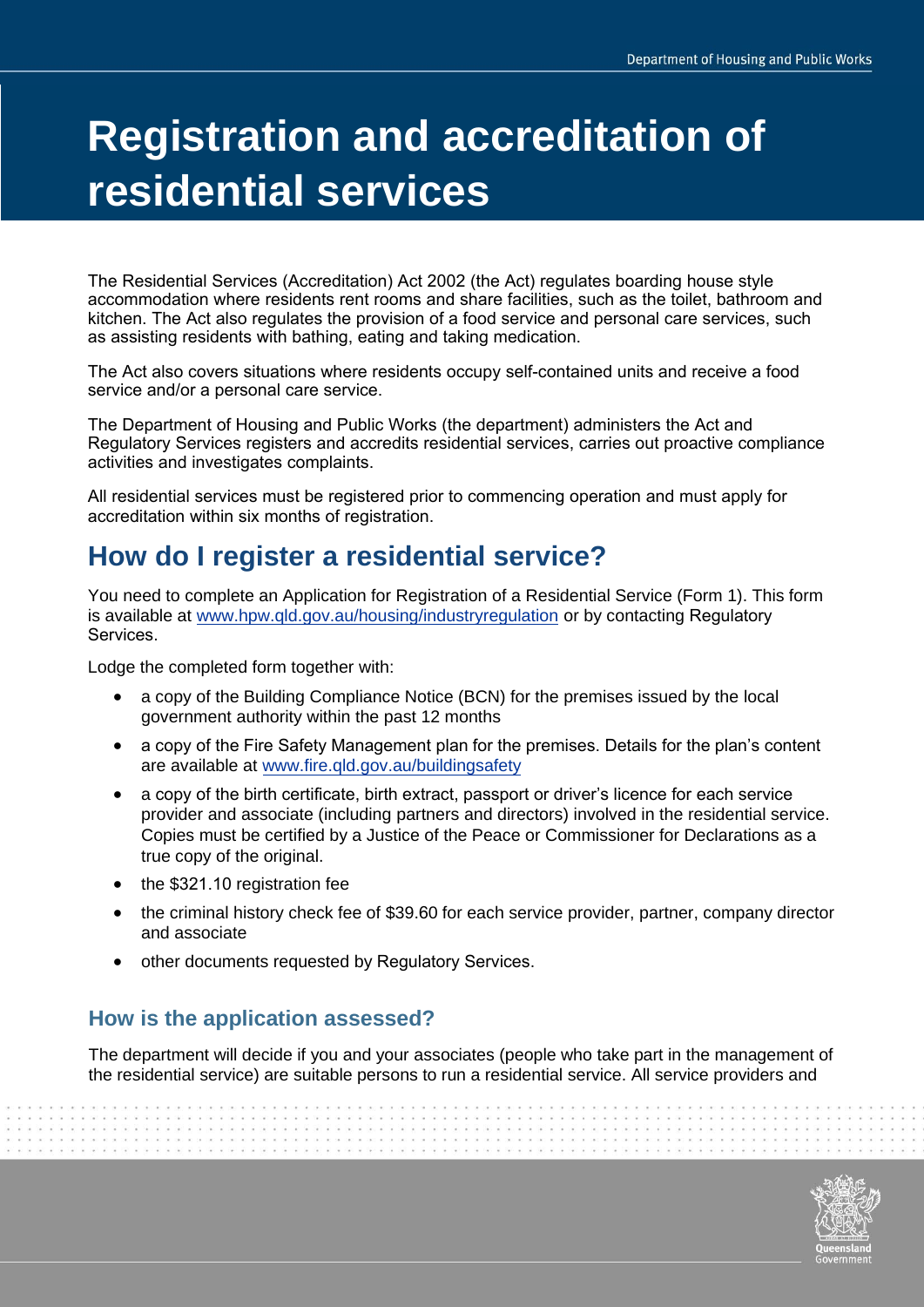any associates must be aged 18 years or over and must not be an undischarged bankrupt. A national criminal history check will be performed by the Queensland Police Service. The department will also consider if the property where the residential service is to operate meets prescribed building requirements.

#### **How do you assess the suitability of the premises?**

The Building Compliance Notice (BCN) issued by the local authority will need to confirm the building meets mandatory building requirements. For a residential service, these building requirements are listed in MP 5.7 of the Queensland Development Code. Where the service houses six or more persons, fire safety code MP 2.1 applies and MP 2.2 may also apply. In these cases, a Level 1 Fire Safety Inspection Report, issued by Queensland Fire and Rescue Service will also be required.

Parts of the Queensland Development Code can be downloaded free of charge from the department's website at w[ww.hpw.qld.gov.au.](www.hpw.qld.gov.au/)

#### **How will I know if my application is successful?**

Regulatory Services will be in contact with you during the processing of your application. If everything is in order, you will be advised of the outcome within 60 days of your complete application being received by the department.

If the registration is granted, a Registration Certificate will be sent to you. The certificate must be displayed at the premises in a place where residents are likely to see it.

If your application is not successful, you will be advised of the reasons and the steps to apply for a review or appeal of the decision.

# **How do I apply for accreditation?**

You must apply for accreditation within three months of the service being registered. Regulatory Services will send you an accreditation kit, which includes the application form. If you do not receive this kit within three months of registration, please phone (07) 3008 3450.

The accreditation kit contains:

- an Application for Accreditation of a Residential Service (Form 2) for you to complete.
- a self-assessment checklist for you to complete
- fact sheets

Once you have completed the self-assessment checklist you should return it to Regulatory Services with:

- the Application for Accreditation of a Residential Service (Form 2)
- any supporting documentation
- a fee of \$32.10 per person living in your service at the time you lodge your application.

If the Building Compliance Notice and Fire Safety Inspection Report supplied at the time of registration are more than 12 months old, new ones will be required.

#### **What is the purpose of accreditation?**

The purpose of accreditation is to ensure services meet minimum benchmarks for service delivery.

These standards are contained in the *Residential Services (Accreditation) Regulation 2002* the Regulation) and are explained in the accreditation kit*.*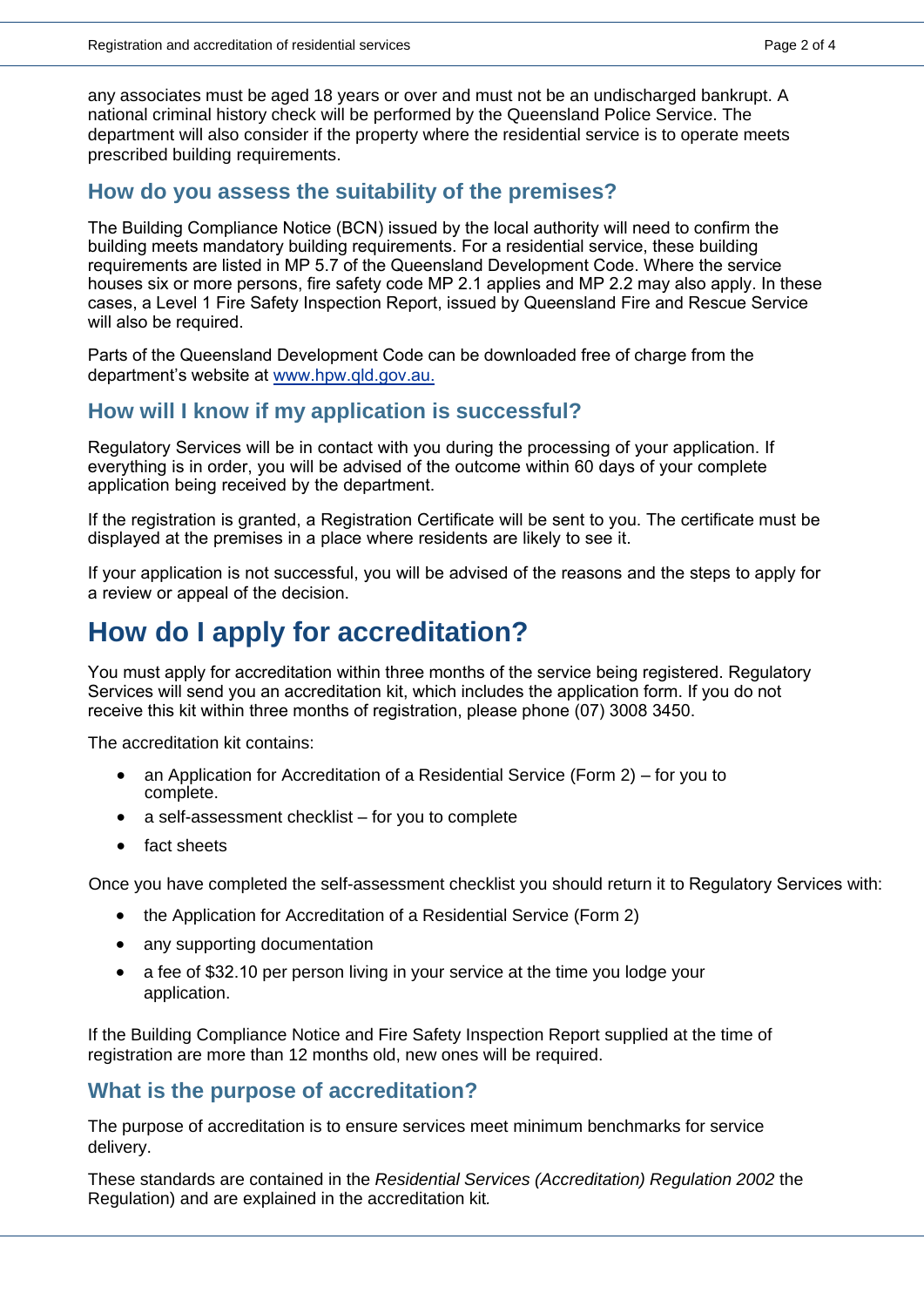# **What are the levels of accreditation for a residential service?**

- Level 1 Accommodation Service (all services must be accredited at Level 1)
- Level 2 Food Service (service that regularly provides meals to a resident)
- Level 3 Personal Care Service (service that regularly provides personal care to a resident).

A personal care service means a service providing a resident with help with personal hygiene, dressing or undressing, consuming a meal, meeting mobility issues, or assistance in managing their medication and/or financial affairs.

# **The accreditation process**

Once your completed application is received, Regulatory Services checks all the provided application material. This audit will be done by a Regulatory Analyst who will be responsible for the accreditation of your service.

A Regulatory Analyst will arrange a site visit to assess whether the service has met the standards. This will involve observing the provision of services, discussions with staff, residents, residents' families, and/or other representatives, and external agencies that work with the service and its residents.

A Regulatory Analyst will prepare an accreditation report, generally within 15 days of the site visit, and forward a copy to you for comment and feedback.

The department will then consider the accreditation report, together with your comments, and may ask for more information to help make the accreditation decision.

The department may decide to accredit your service for a maximum of three years, to accredit with conditions or, refuse to accredit the service.

If a residential service does not meet all the required standards, the accreditation may be granted with conditions and/or for a shorter period of one or two years.

If any condition is imposed, it will need to be met by the due date or the service provider may commit an offence under the Act.

# **How will I know if my application is successful?**

Regulatory Services will be in contact with you during the processing of your application. If everything is in order, you will be advised of the outcome within 60 days of your complete application being received by the department.

If the accreditation is granted, an accreditation certificate will be sent to you. The certificate must be displayed at the premises in a place where residents are likely to see it.

If your application is not successful, you will be advised of the reasons and the steps to apply for a review or appeal of the decision.

# **Renewal of accreditation**

Regulatory Services will send you an accreditation renewal kit before your accreditation expires. The kit includes an application form, fact sheets and a self-assessment checklist. If you do not receive this kit at least three months before you are due to apply for renewal, please phone (07) 3008 3450.

**If the accreditation for a residential service expires, and an application for renewal has not been received by Regulatory Services, your registration is also automatically cancelled.**